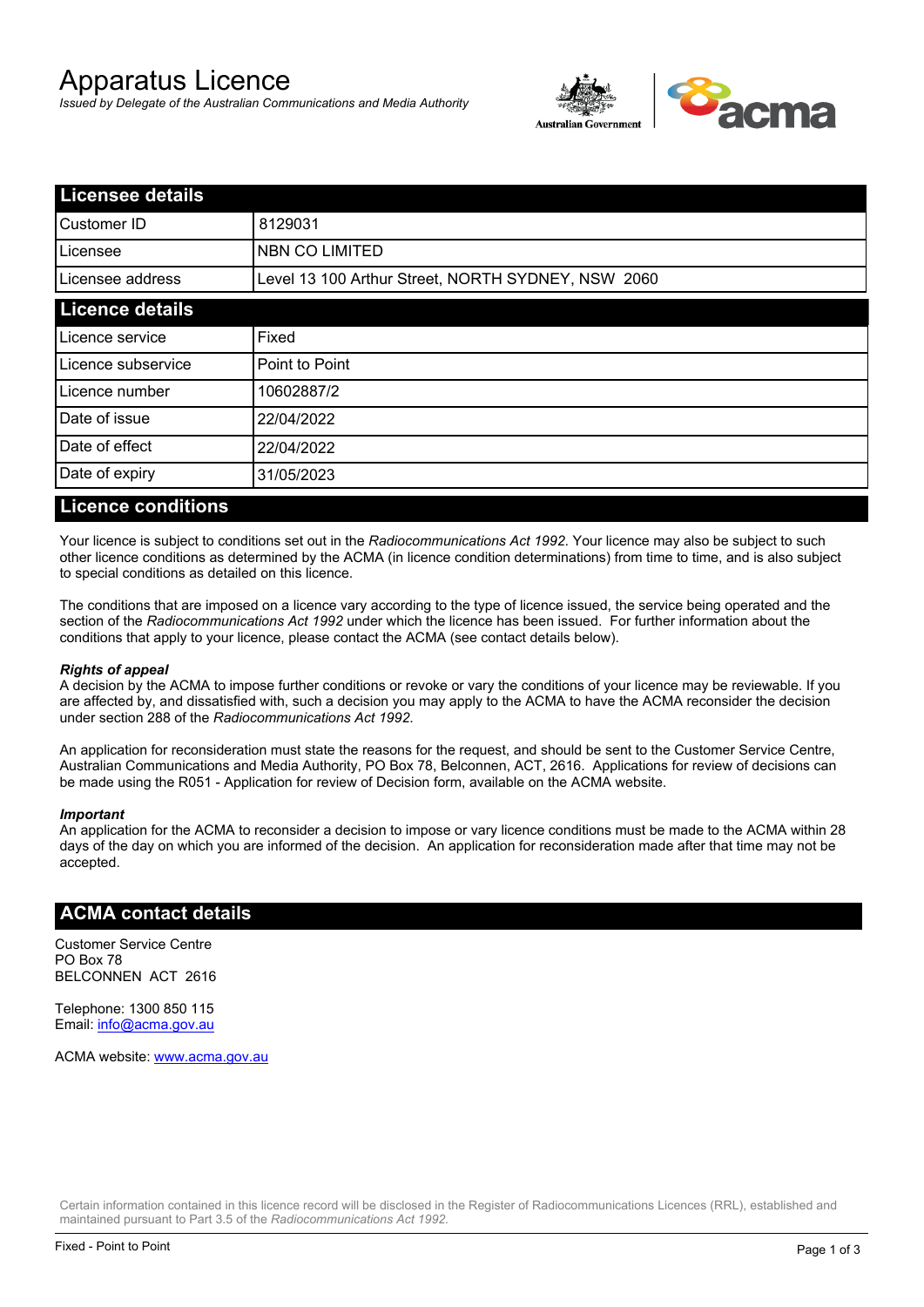# **Advisory Notes applying to licence no.: 10602887/2**

Conditions applicable to the operation of Point to Point station(s) authorised under this licence can be found in the Radiocommunications Licence Conditions (Apparatus Licence) Determination and the Radiocommunications Licence Conditions (Fixed Licence) Determination, the 'fixed licence lcd'. Copies of these determinations are available from the ACMA and from the ACMA home page (www.acma.gov.au).